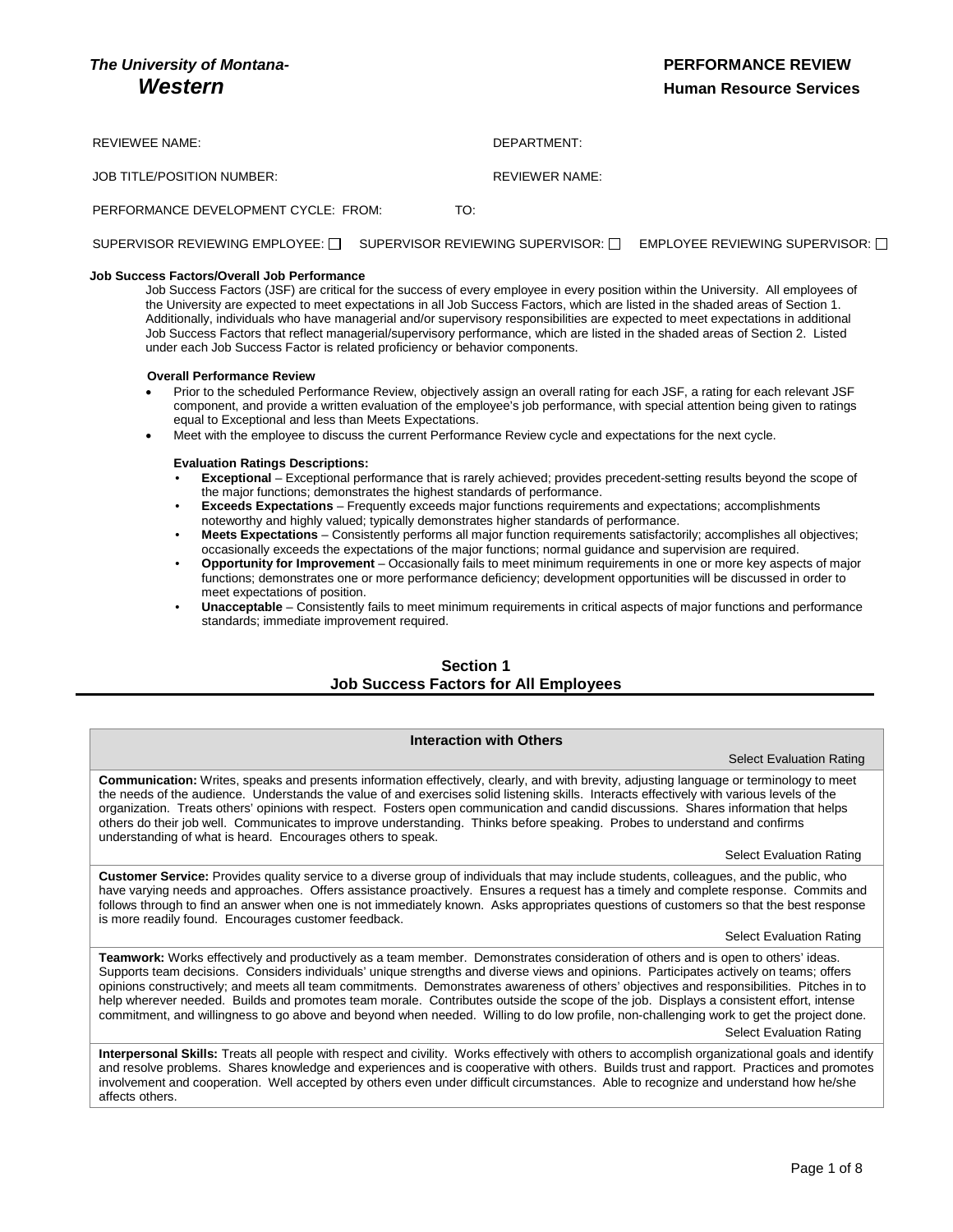Select Evaluation Rating

| <b>Additional Component (optional):</b>                                              | <b>Select Evaluation Rating</b> |  |
|--------------------------------------------------------------------------------------|---------------------------------|--|
| <b>Summary Review of Interaction with Others (Required)</b>                          |                                 |  |
|                                                                                      |                                 |  |
| Please provide comments regarding employee's performance in this Job Success Factor: |                                 |  |
|                                                                                      |                                 |  |
|                                                                                      |                                 |  |
|                                                                                      |                                 |  |
|                                                                                      |                                 |  |
|                                                                                      |                                 |  |
|                                                                                      |                                 |  |
|                                                                                      |                                 |  |
|                                                                                      |                                 |  |
|                                                                                      |                                 |  |
|                                                                                      |                                 |  |
| Process Improvement/Innovation                                                       |                                 |  |
|                                                                                      | <b>Select Evaluation Rating</b> |  |

**Resourceful:** Constructively seeks alternatives to traditional thinking. Demonstrates boldness and courage to try new approaches and learns from mistakes. Considers challenges and develops creative approaches to resolving varied and sometimes difficult situations. Develops inventive processes in response to changing needs of the department. Finds more effective approaches to completing assignments. Select Evaluation Rating

**Initiative:** Seeks and assumes greater responsibility and follows through without prompting.

**Additional Component (optional):**

Select Evaluation Rating

Select Evaluation Rating

**Summary Review of Process Improvement/Innovation (Required)**

| <b>Contribution to Work Environment</b>                                                                                                                                                                                                                                                                                                                                |                                 |
|------------------------------------------------------------------------------------------------------------------------------------------------------------------------------------------------------------------------------------------------------------------------------------------------------------------------------------------------------------------------|---------------------------------|
|                                                                                                                                                                                                                                                                                                                                                                        | <b>Select Evaluation Rating</b> |
| Attendance/Punctuality: Arrives to work on time. Is prudent in use of leave and adheres to leave policies.                                                                                                                                                                                                                                                             |                                 |
|                                                                                                                                                                                                                                                                                                                                                                        | <b>Select Evaluation Rating</b> |
| Self Development and Knowledge Sharing: Interested in seeking and sharing job-relevant learning; desires to keep current in field;<br>understands his/her personal strengths and self-development needs; possesses the initiative to improve skills and proficiency; and<br>encourages others to take personal responsibility for continual learning and skill growth. |                                 |
|                                                                                                                                                                                                                                                                                                                                                                        | <b>Select Evaluation Rating</b> |
| Achieves the Right Results: Able to get the important things done; maintains an effective pace; and produces conclusive, measurable<br>results within time commitments.                                                                                                                                                                                                |                                 |
|                                                                                                                                                                                                                                                                                                                                                                        | <b>Select Evaluation Rating</b> |
| Safety/Security: Follows safe work practices and participates in safety training as appropriate.                                                                                                                                                                                                                                                                       |                                 |
|                                                                                                                                                                                                                                                                                                                                                                        | <b>Select Evaluation Rating</b> |
| <b>Ownership:</b> Understands how his/her position or role is critical to the success of the University and is willing to accept responsibility and be<br>accountable for own actions.                                                                                                                                                                                 |                                 |
|                                                                                                                                                                                                                                                                                                                                                                        | <b>Select Evaluation Rating</b> |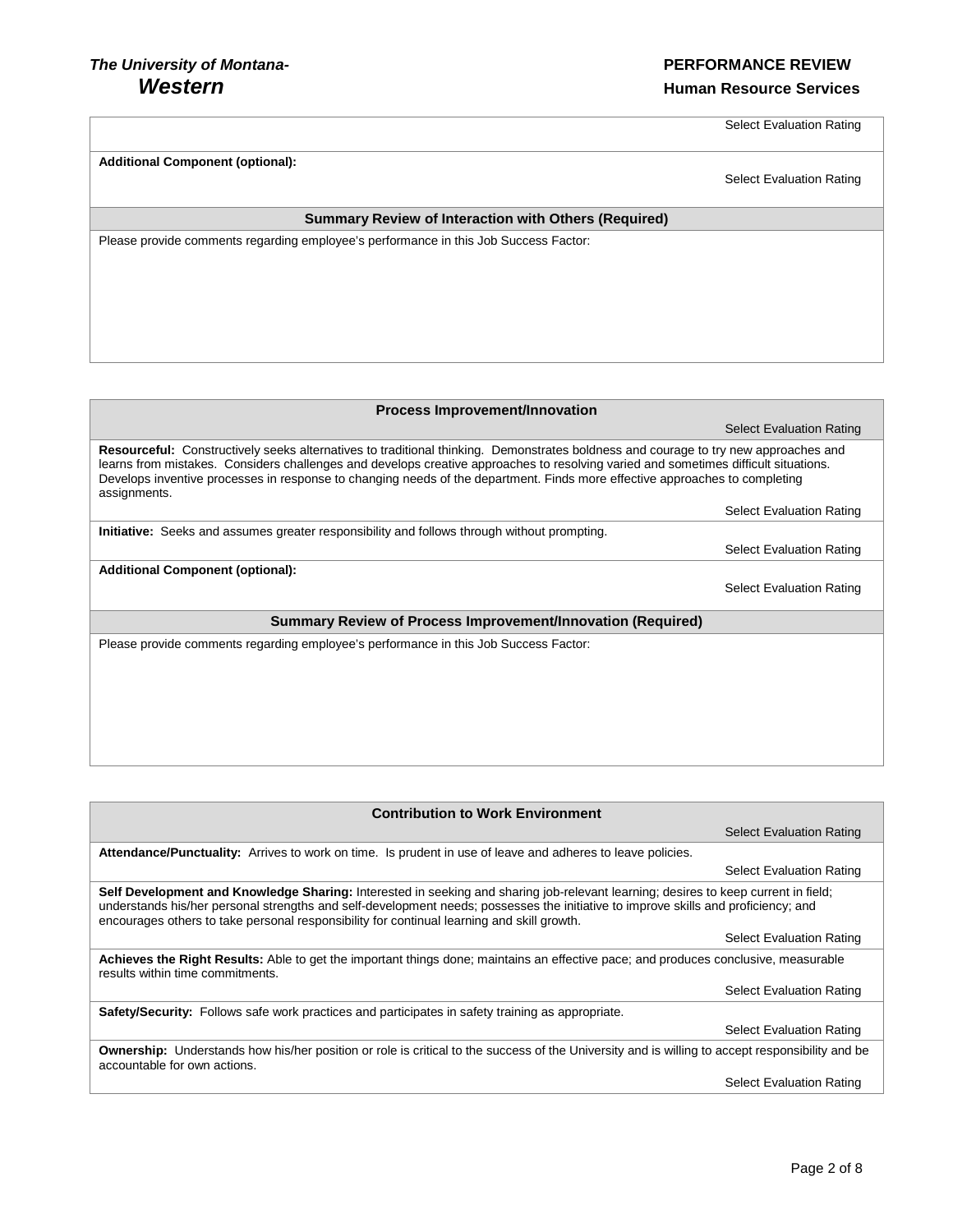# *The University of Montana-* **PERFORMANCE REVIEW** *Western Human Resource Services*

Page 3 of 8

**Has/Promotes University-wide Perspective and Understanding:** Demonstrates knowledge of the University's mission and objectives. Understands and adheres to current University policies. Values and appreciates differences of faculty, staff and students. Focuses on what is right for the University by assessing broader and deeper impact of decisions. When possible, encourages cross-departmental brainstorming and project implementation.

Select Evaluation Rating

**Diversity/Affirmative Action:** When possible, complies with affirmative action requirements and is making progress toward achieving a representative employee mix. Shows respect and sensitivity for people without regard to race, color, sex, sexual orientation, disability, age, veteran status, national origin, religion, or political affiliation. Supports a non-discriminatory and harassment-free work environment, which contributes to a welcoming and inclusive university. Works effectively and willingly with diverse co-workers, students, and customers. Demonstrates awareness and sensitivity toward multi-cultural issues.

Select Evaluation Rating

Select Evaluation Rating

**Additional Component (optional):**

**Summary Review of Contribution to Work Environment (Required)**

Please provide comments regarding employee's performance in this Job Success Factor:

 Select Evaluation Rating **Technical Skills:** Exhibits the required level of job knowledge and/or skills to perform the job; uses established techniques, materials and equipment as they relate to performance; and applies professional and technical expertise to best meet department/area needs. Select Evaluation Rating **Problem-Solving:** Able to solve problems by identifying and collecting relevant data and using analytical techniques; pursues appropriate courses of action so that obstacles do not prevent achieving results; and knows when a problem can be solved without further involvement, and when finding a solution will require others' input. Select Evaluation Rating

**Quality/Quantity of Work:** Produces high quality results; learns from mistakes; demonstrates the ability to manage several responsibilities simultaneously; performs work in a productive and timely manner; and meets work schedules.

Select Evaluation Rating

**Knowledge and Efficient Usage of Available Tools/Techniques:** Understands the job and applies that knowledge in a timely manner; demonstrates the ability necessary for full job performance; able to stay current on new tools and techniques in area of expertise; and understands and uses the tools available for self-sufficiency, self-development and work efficiency in order to save own and others' time. Select Evaluation Rating

**Accuracy:** Able to be precise and avoid errors.

Select Evaluation Rating

Select Evaluation Rating

**Additional Component (optional):**

**Summary Review of Expertise (Required)**

**Expertise**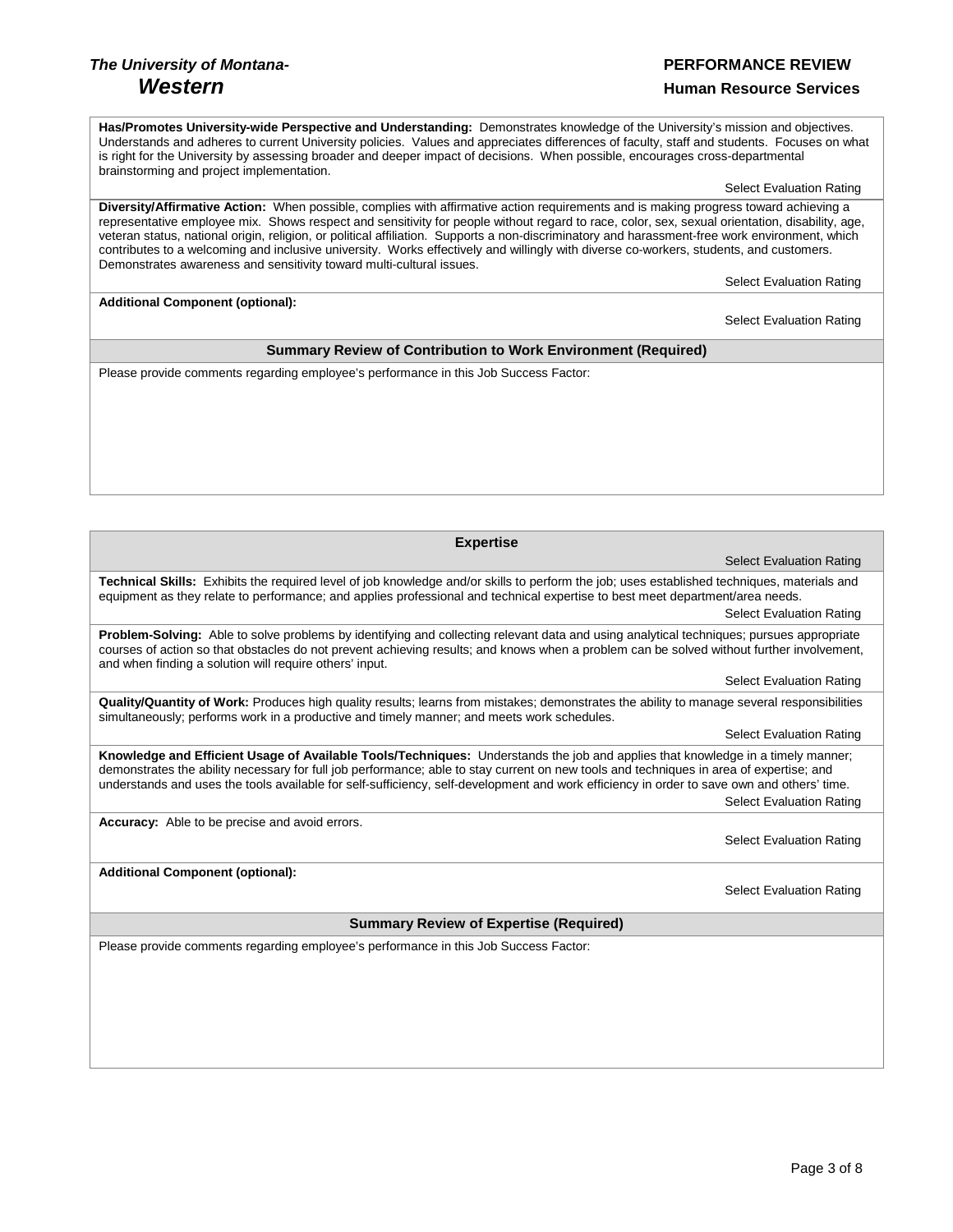# *The University of Montana-* **PERFORMANCE REVIEW**

# *Western Human Resource Services*

### **Behavioral Traits**

**Reliability and Dependability:** Monitors projects and exercises follow-through; adheres to time frames; arrives on time for meetings and appointments; responds appropriately to instructions and procedures; delivers on expected tasks without requiring follow-up; works hard and does what it takes to get results and meet deadlines; requires little direction.

Select Evaluation Rating

Select Evaluation Rating

**Composure:** Maintains composure; demonstrates restraint and self-control in difficult situations; handles unexpected events calmly; successfully copes with unintended consequences; helps co-workers thrive in stressful situations; identifies and manages stress due to lack of control; acts with the highest level of professionalism and maturity during crisis situations; looks immediately for resolution rather than placing blame.

Select Evaluation Rating

**Flexibility:** Accepts new ideas and approaches to work and responds appropriately to constructive criticism and to suggestions for work improvement; displays a positive, cooperative attitude toward new work assignments and requirements; willingly and effectively adapts to a variety of situations and changes in the work environment; and adjusts to any change in duties, procedures, supervisors or work environment.

### Select Evaluation Rating

**Judgment:** Effectively analyzes problems; determines appropriate action for solutions; exhibits timely and decisive action; thinks logically; gathers and organizes information; achieves logical conclusions in a timely manner; weighs alternatives and makes decisions that reflect the facts of a situation.

Select Evaluation Rating

**Additional Component (optional):**

Select Evaluation Rating

### **Summary Review of Behavioral Traits (Required)**

| <b>Additional Department-Specific Job Success Factors (Optional)</b>                |                                 |  |
|-------------------------------------------------------------------------------------|---------------------------------|--|
|                                                                                     | <b>Select Evaluation Rating</b> |  |
| Component:                                                                          |                                 |  |
|                                                                                     | <b>Select Evaluation Rating</b> |  |
| Component:                                                                          |                                 |  |
|                                                                                     | <b>Select Evaluation Rating</b> |  |
| Component:                                                                          |                                 |  |
|                                                                                     | <b>Select Evaluation Rating</b> |  |
| Component:                                                                          |                                 |  |
|                                                                                     | <b>Select Evaluation Rating</b> |  |
| Component:                                                                          |                                 |  |
|                                                                                     | <b>Select Evaluation Rating</b> |  |
| Summary Review of Additional Department-Specific Job Success Factors (Optional)     |                                 |  |
| Please provide comments regarding employees performance in this Job Success Factor: |                                 |  |
|                                                                                     |                                 |  |
|                                                                                     |                                 |  |
|                                                                                     |                                 |  |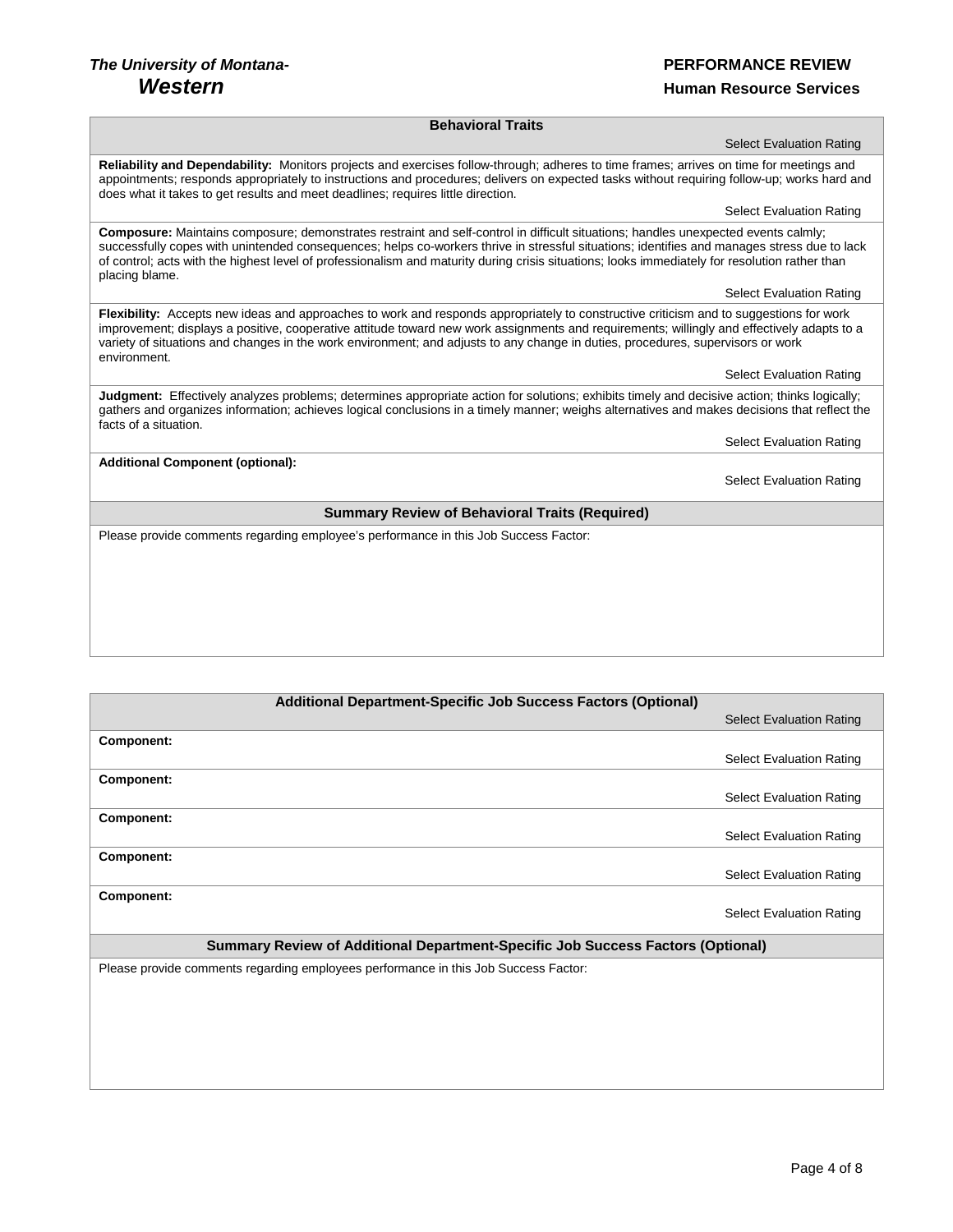**Additional Component (optional):**

# **Section 2 Management/Supervisory Employees**

**To be filled out only for those individuals who have management level and/or supervisory responsibilities.**

| <b>Decision-Making</b>                                                                                                                                                                                                                                                                                                                                                                                                           |                                 |  |  |
|----------------------------------------------------------------------------------------------------------------------------------------------------------------------------------------------------------------------------------------------------------------------------------------------------------------------------------------------------------------------------------------------------------------------------------|---------------------------------|--|--|
|                                                                                                                                                                                                                                                                                                                                                                                                                                  | <b>Select Evaluation Rating</b> |  |  |
| Takes Action: Evaluates, acts and communicates in a timely fashion. Avoids overanalyzing facts and situations. Proposes solutions that<br>are good for the whole (University, department, group, etc.) by weighing the knowledge of policies, departmental needs and common sense<br>in making decisions while demonstrating sensitivity to individual needs. Builds consensus when appropriate, yet is decisive when necessary. | <b>Select Evaluation Rating</b> |  |  |
| Addresses Ambiguity: Able to function well in loosely structured situations that involve uncertainty or lack of information. Effectively<br>handles multiple projects or tasks at the same time. Is open to and responds flexibly to change.                                                                                                                                                                                     |                                 |  |  |
|                                                                                                                                                                                                                                                                                                                                                                                                                                  | <b>Select Evaluation Rating</b> |  |  |
| <b>Additional Component (optional):</b>                                                                                                                                                                                                                                                                                                                                                                                          |                                 |  |  |
|                                                                                                                                                                                                                                                                                                                                                                                                                                  | <b>Select Evaluation Rating</b> |  |  |
| <b>Summary Review of Decision-Making (Required)</b>                                                                                                                                                                                                                                                                                                                                                                              |                                 |  |  |
| Please provide comments regarding employee's performance in this Job Success Factor:                                                                                                                                                                                                                                                                                                                                             |                                 |  |  |
|                                                                                                                                                                                                                                                                                                                                                                                                                                  |                                 |  |  |
|                                                                                                                                                                                                                                                                                                                                                                                                                                  |                                 |  |  |
|                                                                                                                                                                                                                                                                                                                                                                                                                                  |                                 |  |  |

### **Leadership**

Select Evaluation Rating

**Creates an Enjoyable Work Environment:** Has fun at work and makes it easy for others to have fun. Does not allow challenges or conflicts to negatively impact individuals within area of influence. Makes it safe for employees to act responsibly and to take reasonable risks without fear of reprisal.

Select Evaluation Rating

**Fairness:** Applies standards consistently, using an objective approach. Maintains confidentiality. Is reasonable and fair when assigning work.

Select Evaluation Rating

**Role Model:** Models expected behaviors and leads by example. Demonstrates healthy and productive influencing ability. Builds relationships both inside and outside of the organization that benefit the University. Establishes and helps others understand the direction of the University/department/area. Gains respect and inspires others; motivates subordinates; directs work group toward common goal. Able to understand the diverse needs, styles and feelings of others and acts accordingly to find common ground and achieve a "win-win". Creates a shared purpose, vision and direction.

Select Evaluation Rating

Select Evaluation Rating

**Summary Review of Leadership (Required)**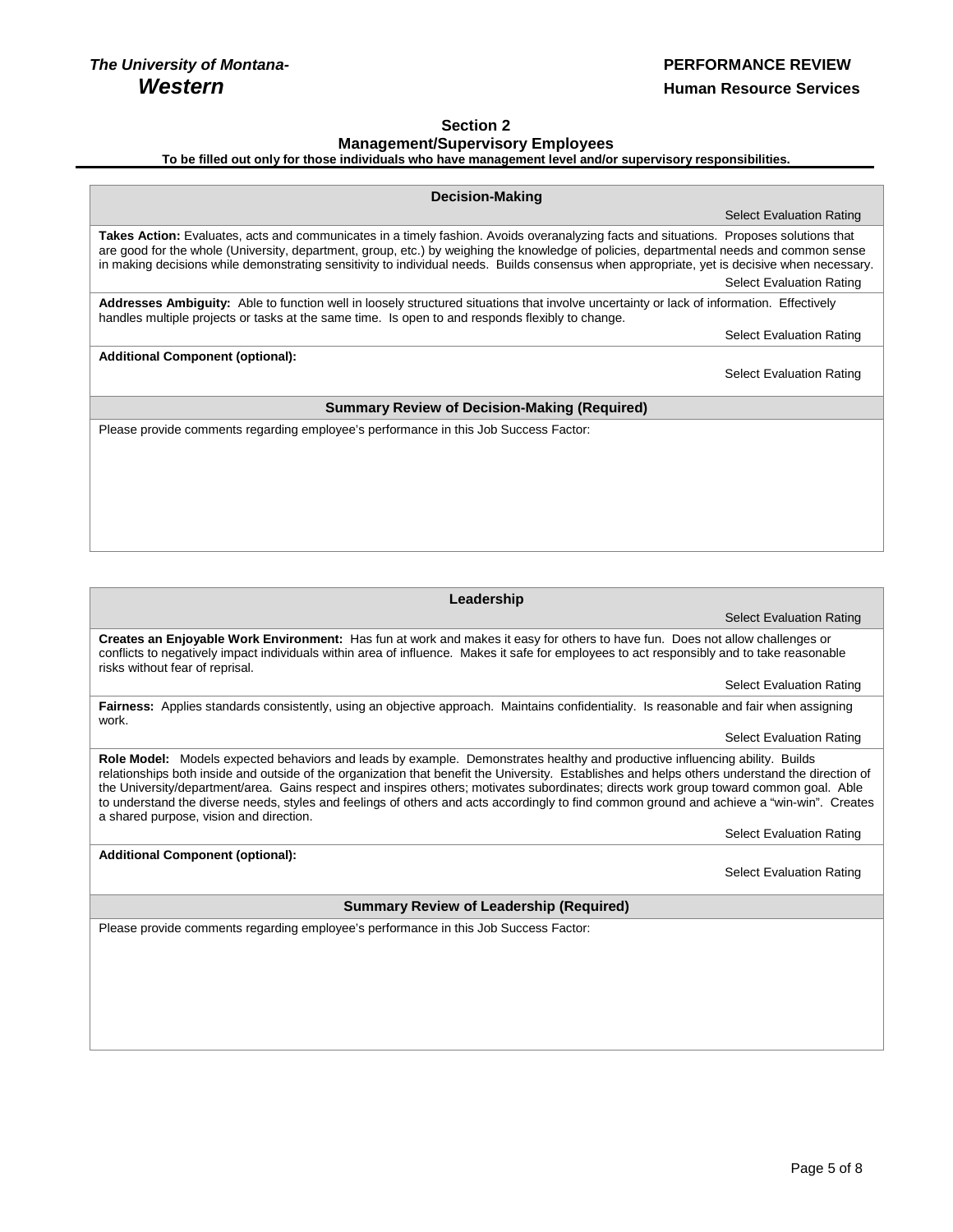# *The University of Montana-* **PERFORMANCE REVIEW**

Г

## **Human Resource Services**

## **Organizational and Administrative Effectiveness and Efficiency**

| <b>Select Evaluation Rating</b>                                                                                                                                                                                                                                                                                                                                                                                                                                                                                                         |  |  |
|-----------------------------------------------------------------------------------------------------------------------------------------------------------------------------------------------------------------------------------------------------------------------------------------------------------------------------------------------------------------------------------------------------------------------------------------------------------------------------------------------------------------------------------------|--|--|
| Delegation: Delegates work effectively. Efficiently directs others in accomplishing work; selects and motivates appropriate staff; defines<br>assignments; and oversees employees' work. Balances delegation with leadership involvement and management controls.                                                                                                                                                                                                                                                                       |  |  |
| <b>Select Evaluation Rating</b>                                                                                                                                                                                                                                                                                                                                                                                                                                                                                                         |  |  |
| Planning, Organizing and Coordinating: Sets smart priorities and allocates resources appropriately; conducts short and long-term<br>planning and efficiently implements plans to accomplish University/department/area goals; organizes work and people to get results;<br>anticipates future needs.                                                                                                                                                                                                                                    |  |  |
| <b>Select Evaluation Rating</b>                                                                                                                                                                                                                                                                                                                                                                                                                                                                                                         |  |  |
| Personnel Management: Is a good judge of talent. Raises the bar by making effective hiring decisions. Assists in orientation and<br>assimilation of new employees. Provides guidance and opportunities for development and advancement; resolves work-related employee<br>problems; assists subordinates in accomplishing their work-related objectives. Communicates well with employees in a clear, concise,<br>accurate, and timely manner and makes useful suggestions.                                                             |  |  |
| <b>Select Evaluation Rating</b>                                                                                                                                                                                                                                                                                                                                                                                                                                                                                                         |  |  |
| Effective Feedback and Development: Acknowledges accomplishments broadly. Provides constructive feedback and shares<br>responsibility for failures. Encourages giving and receiving feedback. Is available to direct reports to identify development opportunities,<br>provide job-relevant learning, and teach skills or identify resources for skill development. Encourages people to take personal responsibility<br>for continual learning and skill growth. Recognizes employees with strong growth potential and stretches them. |  |  |
| <b>Select Evaluation Rating</b>                                                                                                                                                                                                                                                                                                                                                                                                                                                                                                         |  |  |
| Performance Management: Follows policies and procedures of the MUS Staff Compensation Plan Performance Review process. Works<br>with employees to establish and review expectations; to set clear objectives; to monitor employees' progress and provide employees with<br>balanced feedback; and to evaluate performance and competencies. Identifies and manages weak performers.                                                                                                                                                     |  |  |
| <b>Select Evaluation Rating</b>                                                                                                                                                                                                                                                                                                                                                                                                                                                                                                         |  |  |
| Safety/Security Performance: Creates and maintains a safe/secure working environment by adhering to University safety, security and<br>health requirements. Integrates injury, illness and loss prevention into job activities by performing necessary training and inspections.<br><b>Select Evaluation Rating</b>                                                                                                                                                                                                                     |  |  |
| <b>Additional Component (optional):</b>                                                                                                                                                                                                                                                                                                                                                                                                                                                                                                 |  |  |
| <b>Select Evaluation Rating</b>                                                                                                                                                                                                                                                                                                                                                                                                                                                                                                         |  |  |
| Summary Review of Organizational and Administrative Effectiveness and Efficiency (Required)                                                                                                                                                                                                                                                                                                                                                                                                                                             |  |  |
| Please provide comments regarding employee's performance in this Job Success Factor:                                                                                                                                                                                                                                                                                                                                                                                                                                                    |  |  |
|                                                                                                                                                                                                                                                                                                                                                                                                                                                                                                                                         |  |  |
|                                                                                                                                                                                                                                                                                                                                                                                                                                                                                                                                         |  |  |
|                                                                                                                                                                                                                                                                                                                                                                                                                                                                                                                                         |  |  |
|                                                                                                                                                                                                                                                                                                                                                                                                                                                                                                                                         |  |  |

| Additional Department-Specific Supervisory Job Success Factors (Optional)                   |                                 |
|---------------------------------------------------------------------------------------------|---------------------------------|
|                                                                                             | <b>Select Evaluation Rating</b> |
| Component:                                                                                  |                                 |
|                                                                                             | <b>Select Evaluation Rating</b> |
| Component:                                                                                  |                                 |
|                                                                                             | <b>Select Evaluation Rating</b> |
| Component:                                                                                  |                                 |
|                                                                                             | <b>Select Evaluation Rating</b> |
| Component:                                                                                  |                                 |
|                                                                                             | <b>Select Evaluation Rating</b> |
| Component:                                                                                  |                                 |
|                                                                                             | <b>Select Evaluation Rating</b> |
| Summary Review of Additional Department-Specific Supervisory Job Success Factors (Optional) |                                 |